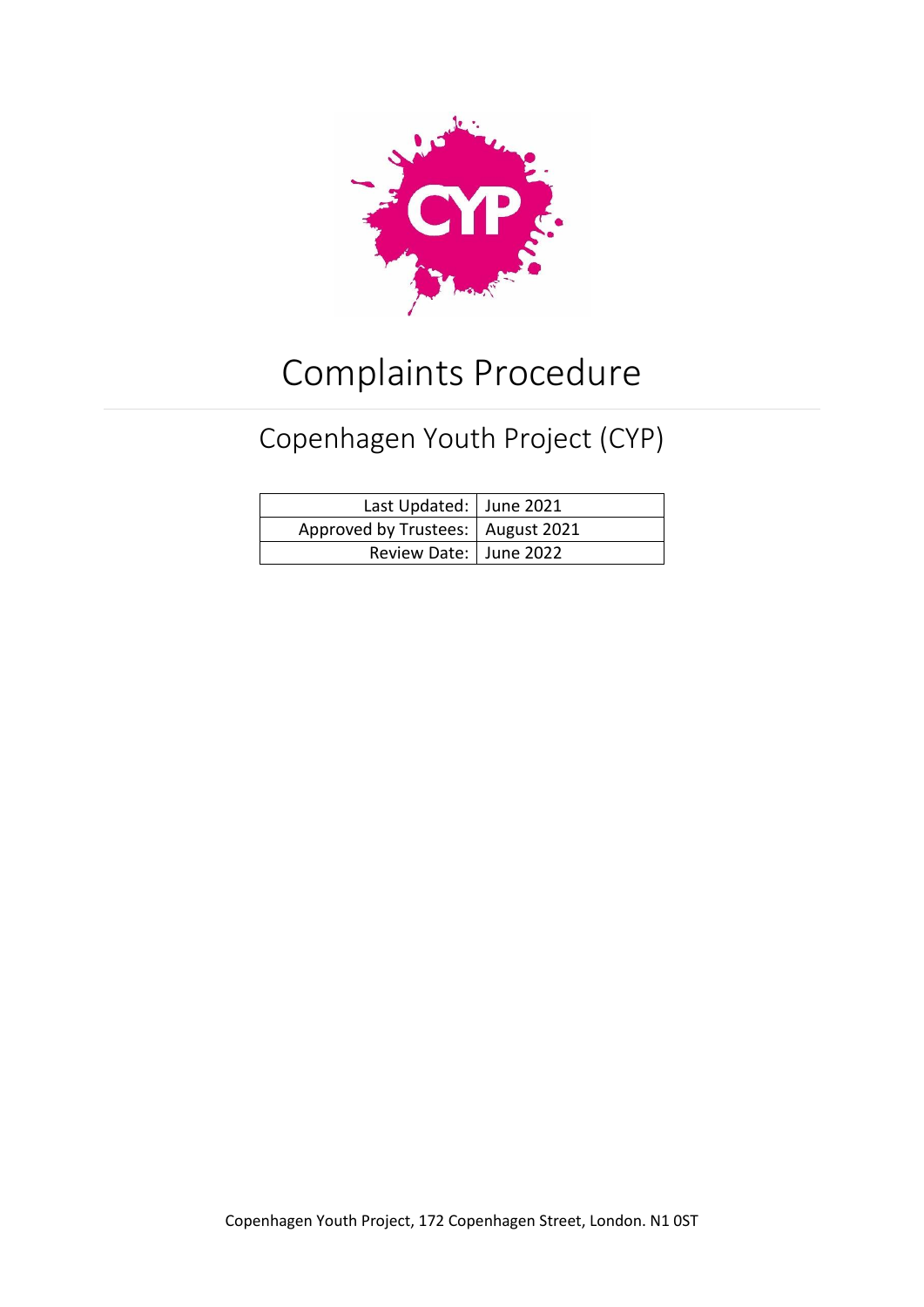#### Complaints Procedure

Copenhagen Youth Project (CYP) aims to provide high quality services which meet your needs. We believe we achieve this most of the time. If we are not getting it right, please let us know. In order to ensure CYP's services remain at a high and improving standard, we have a procedure through which you can let us know of any reason you are not satisfied with your dealings with CYP.

# A. Introduction

The formal complaints procedure process divides into two stages. The first of these provides an opportunity for a local resolution of any problems that may arise, and it is CYP's aim that most complaints will be resolved at this stage. Where the complaint cannot be resolved to the complainant's satisfaction, the second stage of the process involves an investigation by the Management Committee. The standard definition of a complaint is: "any expression of dissatisfaction that needs a response".

### B. Complaints Procedure

If a volunteer, young person, parent, or member of the public has a complaint against a member of staff, a volunteer, or the organisation in general they should first discuss this with the Project Director. A note of the meeting and any action agreed should be written, signed by all parties, and kept in a secure place (office locked filing cabinet) and a copy given to the complainant. If the Project Director is the person whom the complaint is against then the matter should be referred to the Company Secretary.

### Stage One – Local Resolution of Complaints

If the complaint is not resolved at the time at which it is made, then, except for minor issues, the Chairman of the Management Committee should be informed. Every effort should be made to respond to the complaint within 5 working days. In any event, a letter of acknowledgement or other response (orally or by phone) shall be sent out to the complainant within 5 working days.

The Project Director should review the complaints file regularly and take the lead in advising staff in relation to handling of complaints. The Project Director or Company Secretary should always ensure that members of staff are made aware of complaints made about them or their actions.

Every effort should be made to resolve the complaint or representation as speedily as possible and to the complainant's satisfaction, within 15 working days.

The response to the complainant, whether verbal or written should be recorded, however briefly, and the Project Director or Company Secretary should also be informed to allow monitoring of the complaints' process.

The response to the complainant should advise them that, if they remain dissatisfied, they can ask for their complaint to be investigated by the Management Committee. A time limit of 15 working days should be suggested for them to request this, after which it will be assumed that they are satisfied with the outcome of the investigation.

# Stage 2: Management Committee Investigation

If the complainant is unhappy with the outcome of the Stage One response, then the Project Director and Chairman can decide to carry out a Management Committee investigation. This will only be done in exceptional circumstances, as the Project Direct will endeavour to resolve the complaint in Stage One.